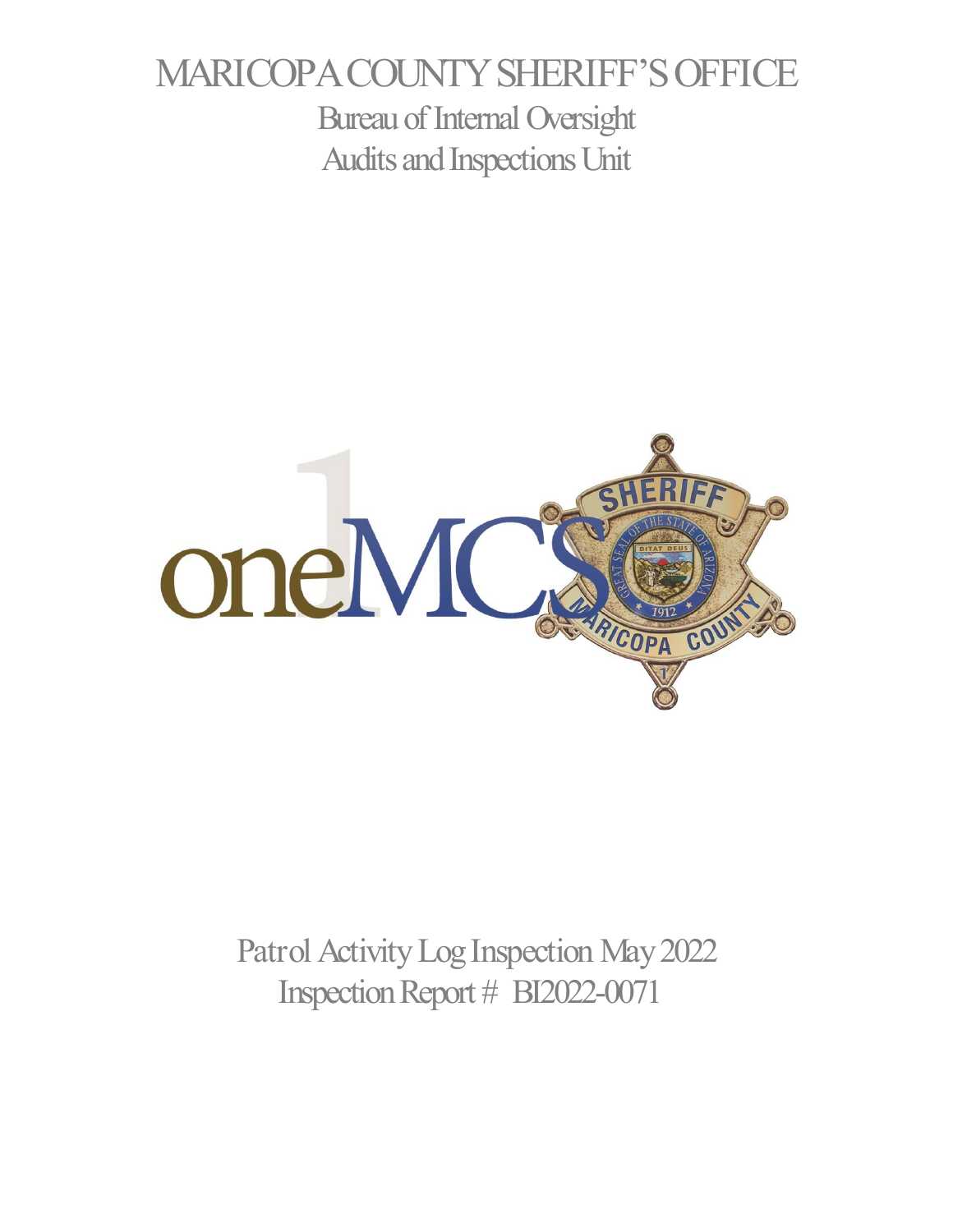The Audits and Inspections Unit (AIU) of the Sheriff's Office Bureau of Internal Oversight (BIO) will conduct monthly inspections of the supervisory review of Patrol Activity Logs to ensure compliance with Office policies, promote proper supervision, and support the requirements set forth in the Court Order.

The Patrol Activity Logs will be uniformly inspected utilizing a matrix developed by the AIU in accordance with procedures outlined in MCSO Policy GB-2, GI-1.3 and paragraph 83 of the Melendres Order.

### **Compliance Objectives:**

- Ensure the supervisor has reviewed Patrol Activity Logs for shifts worked by assigned subordinates.
- Verify the Patrol Activity Logs were reviewed no later than seven days after the completion of the shift under review.

### **Criteria:**

MCSO Policy GB-2, *Command Responsibility*

Policy GI-1, *Radio and Enforcement Communications Procedures*

Melendres Order, Paragraph 83

### **Conditions:**

MCSO's assigned Court Monitor provided a sample of 27 employees from all Patrol Districts/Divisions for the May Patrol Activity Log review. The sample of 27 Deputies provided a total of 377 daily Patrol Activity Logs available for inspection; 377 or 100% of the Patrol Activity Logs were inspected for this report.

Deficiencies noted in the review of the Praxis system are cross-checked with Division rosters and other records to increase accuracy.

MCSO achieved an overall compliance rate of 100.00% for the May 2022 Patrol Activity Log inspection, as illustrated in the graph below: